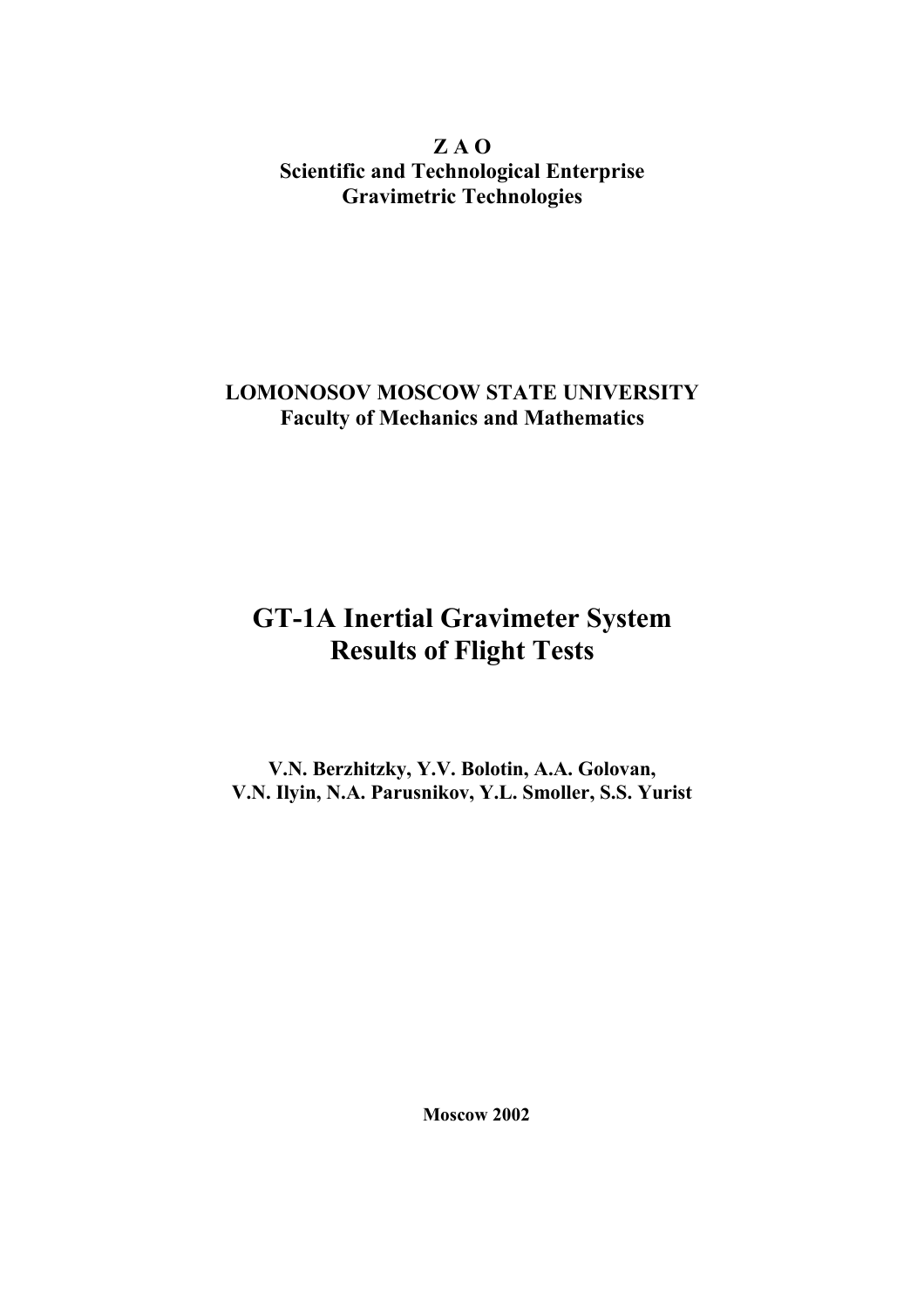### **Z A O Scientific and Technological Enterprise Gravimetric Technologies**

### **LOMONOSOV MOSCOW STATE UNIVERSITY Faculty of Mechanics and Mathematics**

#### **V.N. Berzhitzky, Y.V. Bolotin, A.A. Golovan, V.N. Ilyin, N.A. Parusnikov, Y.L. Smoller, S.S. Yurist,**

#### **GT-1A inertial gravimeter system. Results of flight tests.**

A brief description of the functional scheme, system organization and software operation of the GT-1A inertial gravimeter, developed by ZAO NTP Gravimetric Technologies, is given. The software system for post-processing of airborne gravimetry data, developed by MSU Laboratory of Control and Navigation, is described. The results of laboratory and flight tests are discussed.

For graduate students and researchers interested in applied problems of gravimetry.

**Reviewer: Dr. Tech. Sci. S.I. Gubarenko**

**©MSU Faculty of Mechanics and Mathematics, 2002**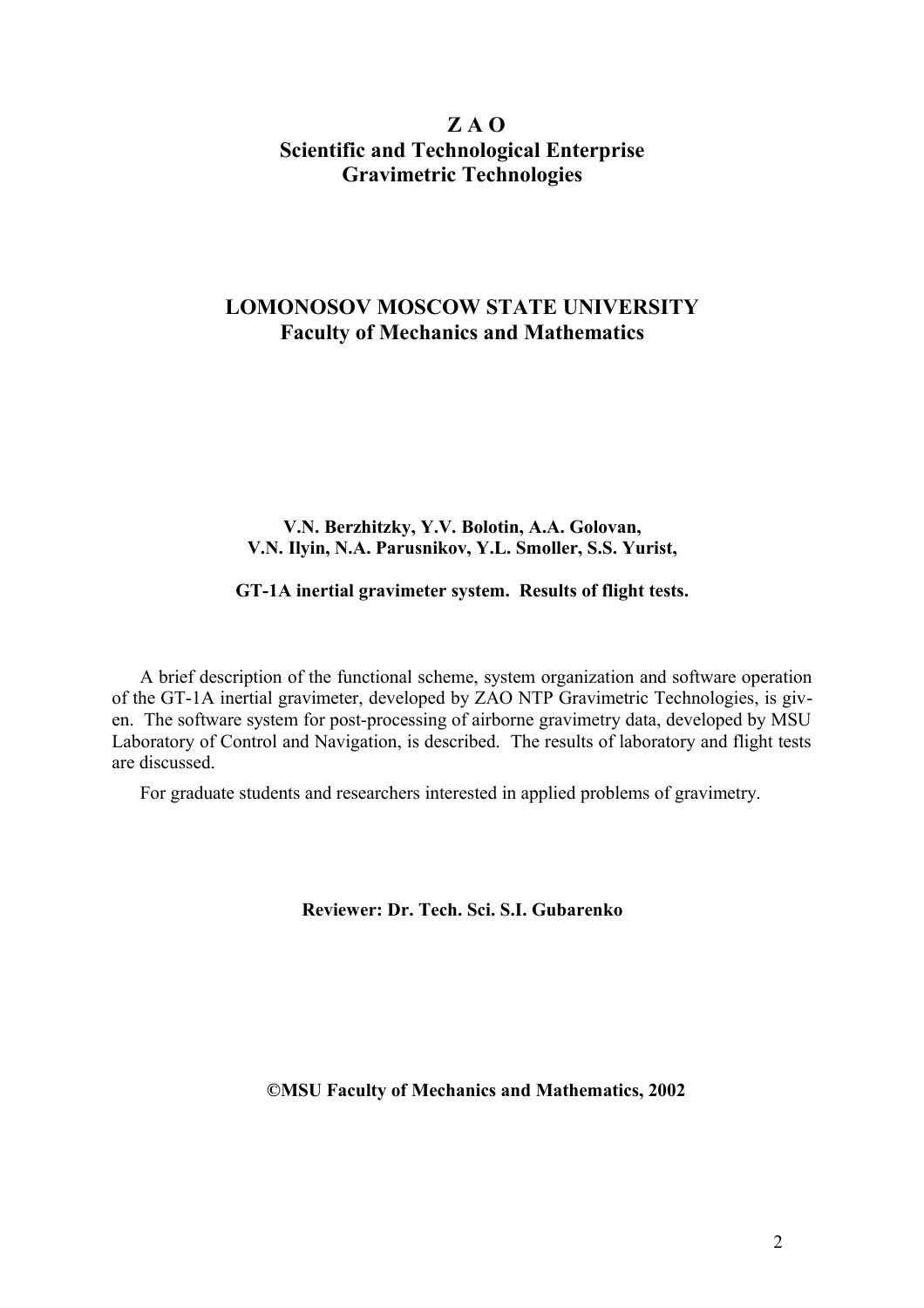# **Contents**

|                  | <b>Introduction</b>                           |    |  |  |  |
|------------------|-----------------------------------------------|----|--|--|--|
| 1                | <b>Problem description</b>                    | 5  |  |  |  |
|                  | 1.1                                           | 5  |  |  |  |
|                  | 1.2                                           | 5  |  |  |  |
|                  | 1.3                                           | 5  |  |  |  |
|                  |                                               | 7  |  |  |  |
| $\overline{2}$   | Description of inertial gravimeter system     |    |  |  |  |
|                  | 21                                            | 7  |  |  |  |
|                  | 22                                            | 9  |  |  |  |
| 3                | Software for off-line processing              |    |  |  |  |
| $\boldsymbol{4}$ | <b>Results of laboratory tests</b>            | 11 |  |  |  |
| 5                | <b>Results of flight tests</b>                | 11 |  |  |  |
|                  | 5.1                                           | 11 |  |  |  |
|                  | 5.2                                           | 12 |  |  |  |
|                  | 5.3                                           | 13 |  |  |  |
|                  | <b>Conclusions</b>                            | 14 |  |  |  |
|                  | <b>Specifications of the GT-1A gravimeter</b> | 15 |  |  |  |
|                  | <b>Bibliography</b>                           | 16 |  |  |  |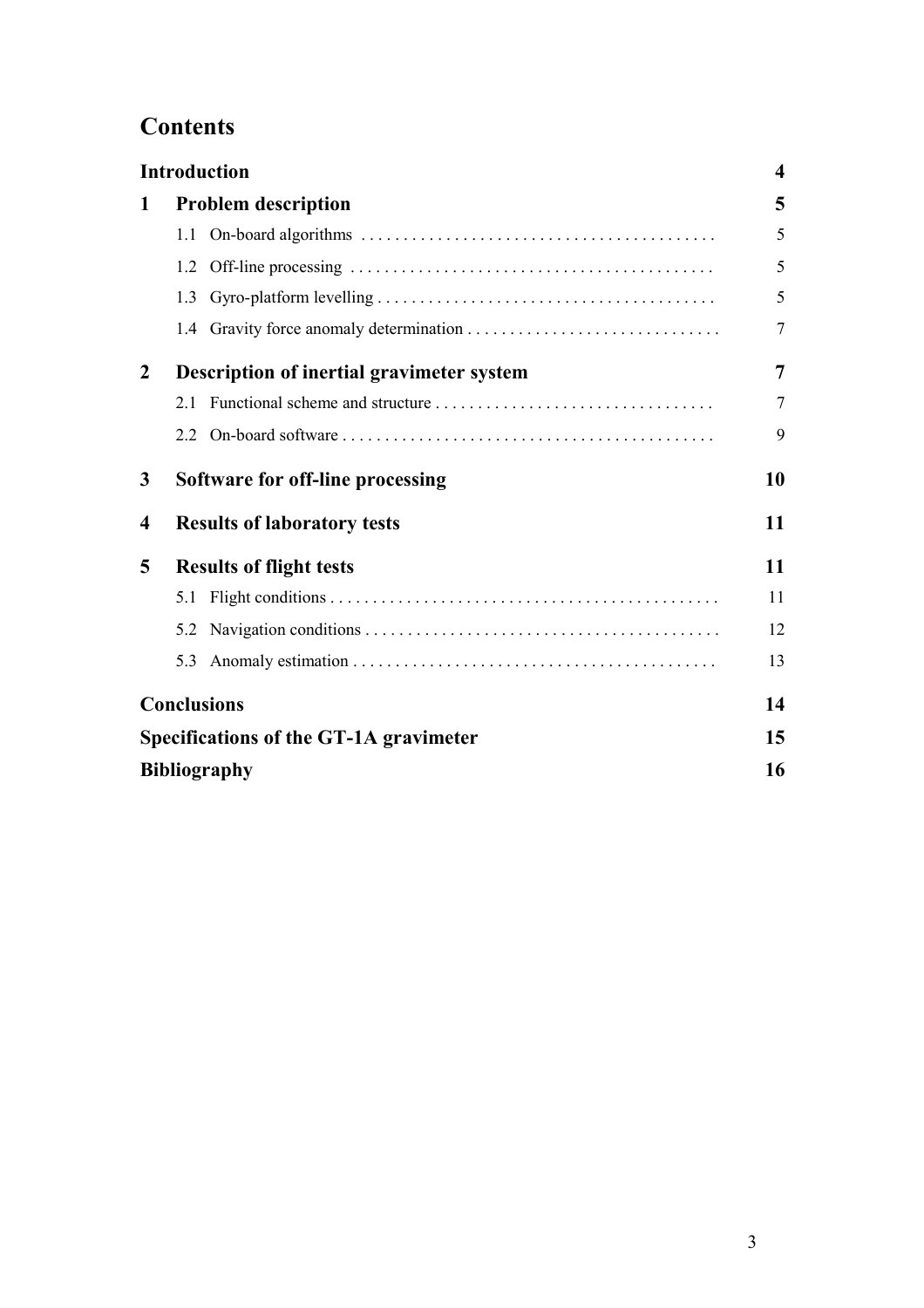### **Introduction**

During 2000 and 2001 the closed stock scientific and technological company ZAO NTP Gravimetric Technologies (GT) developed, under a government contract with the Ministry of Science, Industry and Technology, a high precision, compact inertial gravimeter system with a broad range of applications (airborne, marine and surface-based). FGUP Delphin manufactured the prototype version of this system.

The development of the GT-1A airborne gravity survey system was based on the broad experience of GT in the design and manufacture of gravity meters. An inertial gravimeter developed by GT specialists has been in successful operation on a Navy ship continuously since 1990. This work was honoured in 1994 by a State Premium of the Russian Federation. In 1995, exceptional results were obtained in Norwegian Sea tests of a compact, marine gravimeter [9]. In 2000 a mobile surface gravimeter [10], which measures the gravitational force from a geodetic survey support vehicle operating with brief stops for measurement, was completed and field tests were performed, again with outstanding results.

The software for off-line data processing was developed by Lomonosov MSU Laboratory of Control and Navigation. The Laboratory started its work in the field of airborne gravimetry in 1994 in close collaboration with two developers of gravimeters: the Moscow Institute of Electromechanics and Automation (MIEA) and VNII Geophysics. Two tasks were undertaken: theoretical consideration of the airborne gravimetry problem and the development of software for off-line processing of airborne gravity data. This software was developed and used during several flight tests carried out in Russia and the Czech Republic over the past six years. A detailed description of the software is contained in an earlier report [5].

Cooperation between the MSU Laboratory and GT began in 2000. In 2000 and 2001 the MSU software was substantially modified to allow efficient operation with the GT-1A gravimeter.

During the period July to September 2001, the GT-1A airborne system was subjected to extended laboratory and flight tests. The tests were prepared and performed with the financial and technical support of Fugro Airborne Surveys under D. P. Olson, Project Manager for gravity research. Preparation for and execution of the flight tests was coordinated and supervised by A. V. Shabanov.

This paper contains a brief description of the GT-1A inertial gravimeter plus the results of laboratory and flight tests.

The participants in the project included:

At Gravimetric Technologies: M. A. Varvarichev, V. A. Zajtzev, V. P. Nikitin, V. L. Ride, N. P. Ruban, E. B. Savelyev, N. N. Stepanov, A. G. Chernyshuk.

At Moscow State University: N. B. Vavilova, M. Yu. Popelesky, V. V. Tikhomirov, S.A. Trubnikov, Y.V. Bolotin, A.A. Golovan.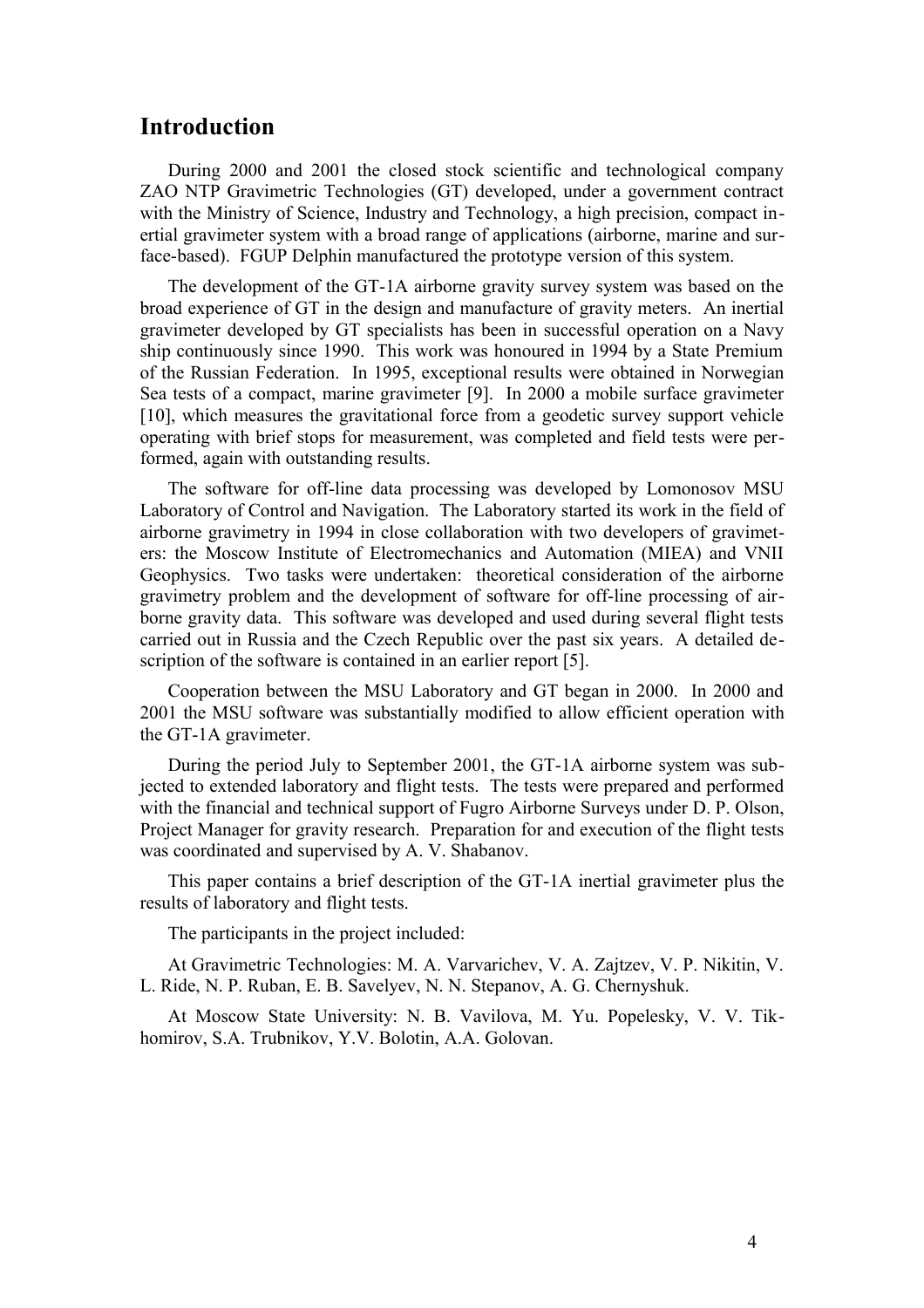### **1 Problem Description**

In airborne gravity measurement, an Inertial Gravimetry System (IGS) is used to obtain the anomaly of gravitational force along the flight lines of the aircraft. The data thus collected forms the basis for the generation of gravity anomaly maps, which are useful in hydrocarbon and mineral exploration.

Let us outline the main principles of airborne gravimetry (a survey of different approaches can be found in [12]). We restrict our consideration to the class of gyro-stabilized platform based systems with a single vertical component gravity sensing unit (GSU). Systems of vector gravimetry as well as strap-down systems are very sensitive to errors in vertical axis orientation.

In the mathematical description of the airborne gravimetry problem, we assume that the IGS includes a gyro-stabilized platform, an indicator of the vertical specific force (GSU) rigidly mounted on the platform in such a way that its sensitive axis coincides with the platform vertical, a rover GPS receiver located on the aircraft, and at least one base station GPS receiver located on the surface of the Earth within the survey area.

The main stages of the airborne gravity evaluation are as follows [5].

#### **1.1 On-board algorithms**

- a) Control of platform levelling using information from the accelerometers, with gyroscope moment sensors and possibly data from the on-board GPS receiver.
- b) Recording of the information delivered by the IGS and the rover GPS receiver. This information includes: GSU and accelerometer readings; information required to estimate the platform misalignment; Cardano angles; and raw readings from the GPS receiver including phase measurements.

### **1.2 Off-line processing**

- a) Differential phase solution of GPS navigation problem
- b) Determination of platform misalignment
- c) Calculation of the forces of inertia (Eötvös correction)
- d) Determination of the gravity force along the flight line
- e) Construction of anomalous gravity maps

Let us consider here the principal ideas for platform levelling and determination of the gravity force along the flight line. We use definitions introduced in [11] ( in descriptions of the on-board software we use somewhat different definitions). We restrict our overview to the ideal formulation, not taking into account measurement errors.

We take a homogeneous ellipsoid of rotation, whose axis coincides with the Earth's axis of rotation, as the navigation model of the Earth. Let *a, b* be the principal axes of the ellipsoid, *e* be its eccentricity.

Let us introduce the trihedron  $O\eta = O\eta \eta \eta_2 \eta_3$  (*O* is the centre of the Earth), rigidly coupled with the Earth, where the  $O\eta_3$  axis is directed along the axis of rotation of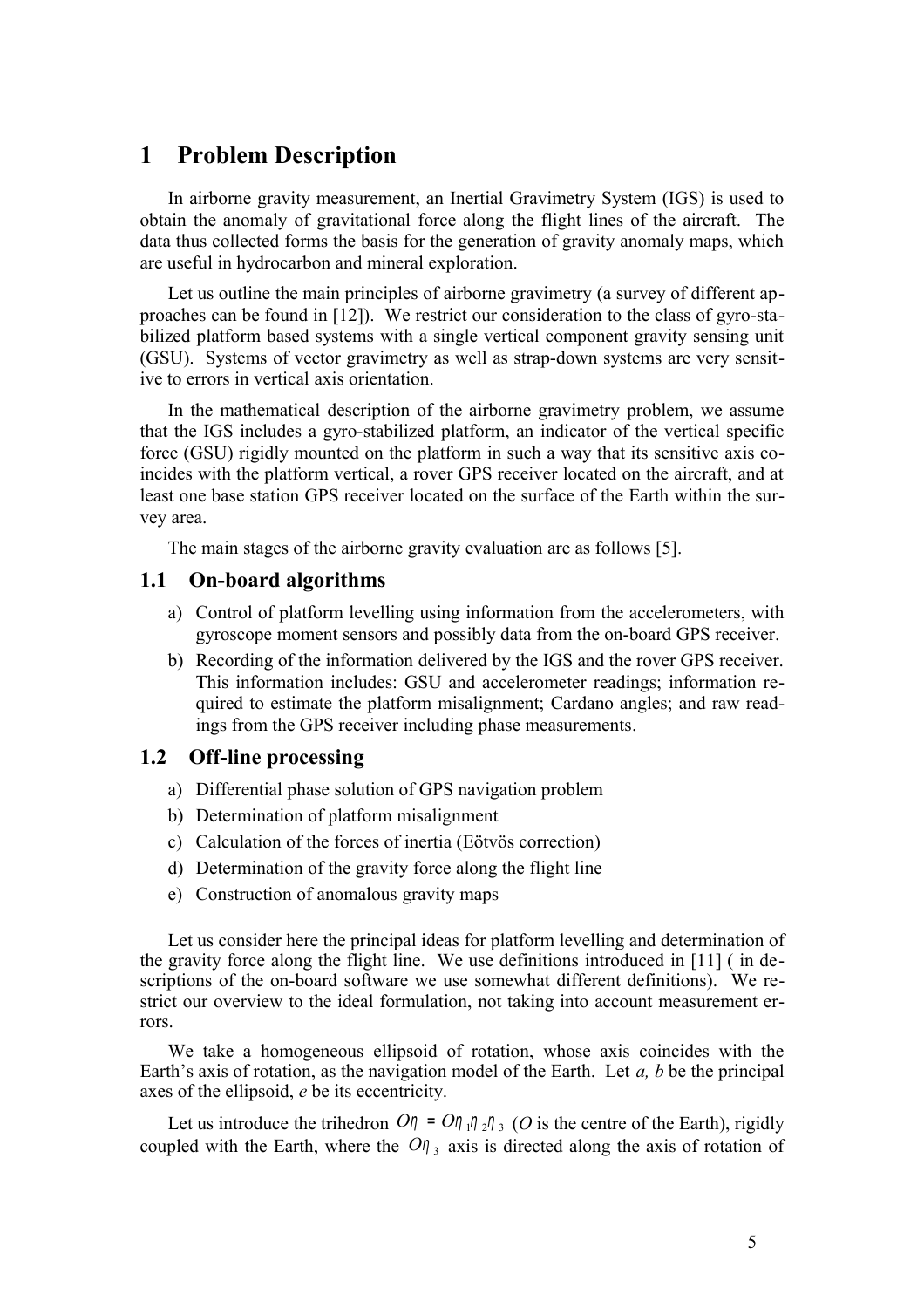the Earth. The axis  $O_{\eta_1}$  lies in the plane of zero meridian. Also, we introduce the local right trihedron  $Mx = Mx_1x_2x_3$ , rigidly coupled with the geographical coordinate mesh at the point *M.* Here *M* is the point identified with the unit sensitive mass of the GSU, *Mx3* is the direction of the outer normal to the ellipsoid surface (the direction of geographical vertical),  $Mx_2x_3$  is the plane of the current meridian. The axis  $Mx_2$  is directed toward the north pole.

Let us define the location of the point *M* by the eastern longitude  $\lambda$ , the northern latitude φ and the height *h* above the ellipsoid surface. Denote by **u** the value of the angular rate of the Earth's rotation.

### **1.3 Gyro-platform levelling**

The mathematical foundation for construction of the on-board algorithms of gyroplatform levelling are the equations of motion of the point *M* projected onto the axes  $My<sub>1</sub>$ ,  $My<sub>2</sub>$  of the so-called "ideal" trihedron  $My = My<sub>1</sub>y<sub>2</sub>y<sub>3</sub>$  and the equations describing the change of orientation of this trihedron in inertial space. The trihedron *My* is rotated by some known angle  $\varepsilon(t)$  around the axis Mx<sub>3</sub> with respect to the trihedron *Mx*.

Let us denote by

 $V_1, V_2$  the projections of relative linear velocity of the point *M* on the axes My<sub>1</sub>, My<sub>2</sub>,

 $\Omega = (\Omega_1, \Omega_2, \Omega_3)$  the angular rate of the trihedron *My* relative to the Earth in projections on its axes,

 $B = b_{ij}$ , *i*, *j* = 1,2,3 the orientation matrix of the trihedron *My* with respect to *Mη*,

 $f = (f_1, f_2, f_3)$  the projections of the specific force **f** applied at the point *M* on the axes of the trihedron *My*.

The following relationships hold [11]:

$$
\dot{V}_1 = 2ub_{33}V_2 - (\Omega_2 + 2ub_{23})\dot{h} + f_1
$$
\n
$$
\dot{V}_2 = -2ub_{33}V_1 + (\Omega_1 + 2ub_{13})\dot{h} + f_2
$$
\n
$$
\Omega_1 = -\frac{V_2}{a} \left( 1 - \frac{e^2}{2} b_{33}^2 + e^2 b_{23}^2 - \frac{h}{a} \right) - \frac{V_1}{a} e^2 b_{13} b_{23}
$$
\n
$$
\Omega_2 = \frac{V_1}{a} \left( 1 - \frac{e^2}{2} b_{33}^2 + e^2 b_{13}^2 - \frac{h}{a} \right) + \frac{V_2}{a} e^2 b_{13} b_{23}
$$
\n
$$
\dot{B} = \Omega \times B
$$

Using these equations, it is possible, for arbitrary motion of the point *M*, to determine the angular rates of the gyro-platform that deliver its horizontal orientation and, therefore, the vertical orientation of the sensitive axis of the GSU.

The actual algorithm of levelling is connected with the choice of azimuthal orientation of the ideal trihedron and depends on the set of navigation sensors present and their accuracies. For the GT-1A inertial gravimeter, the information is delivered by two horizontal accelerometers, an on-board GPS receiver, a high-precision sensor of the horizontal components of angular rate (dynamically tuned gyro), and a low-precision azimuthal angular rate sensor (fibre-optic gyro, or FOG). The so-called absolutely azimuth-free trihedron *My*, for which  $Ω_3 = -u_3$ , is selected as the ideal trihedron.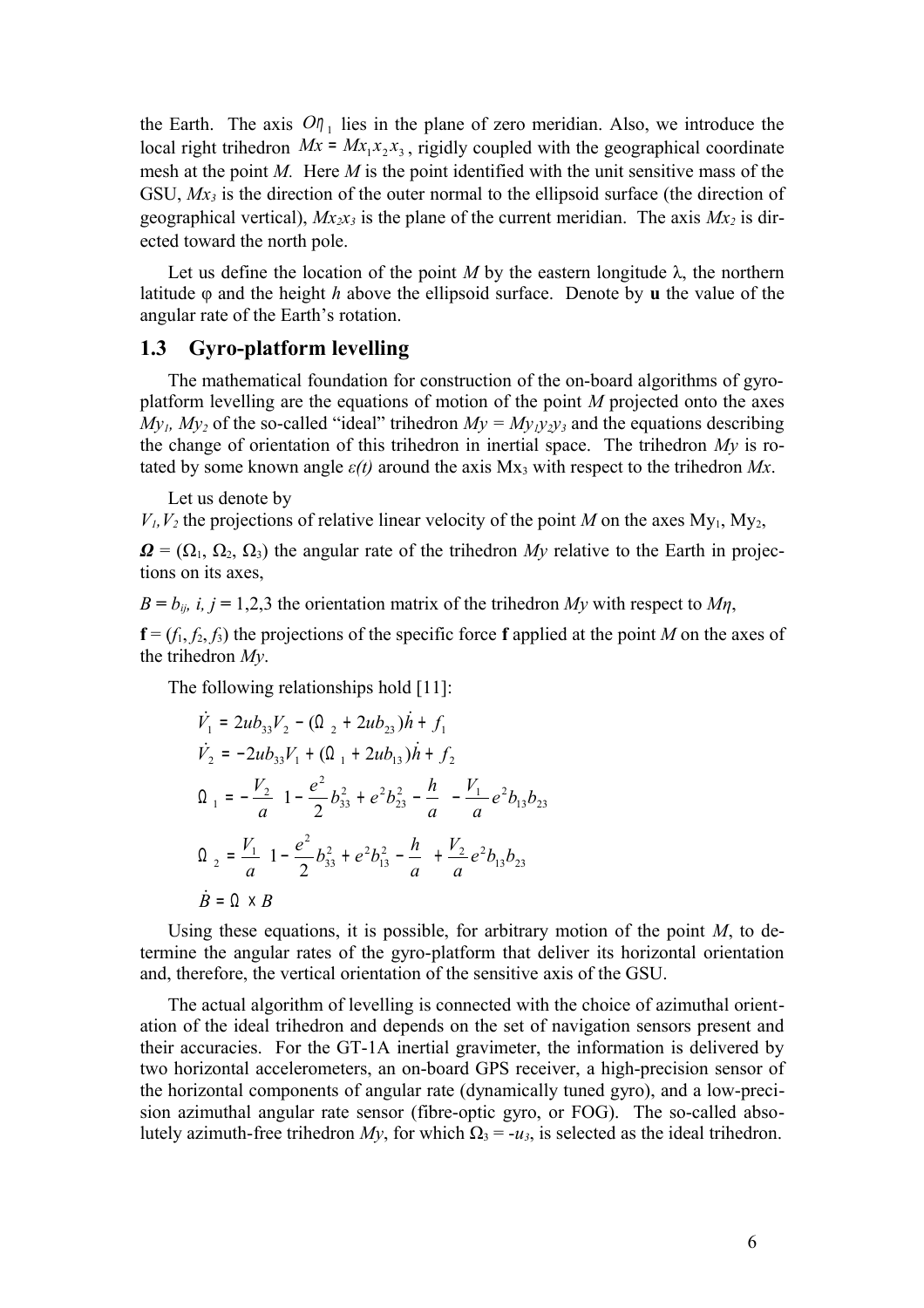The possibility to estimate the misalignment errors during off-line processing is stipulated by the presence of additional information from the GPS base station receiver and the opportunity to use smoothing operations.

#### **1.4 Gravitational anomaly determination**

The principal equation of airborne gravimetry is the equation of motion of the material point *M* of unit mass in the gravity field of the Earth under the action of an external force **f** projected onto the vertical axis  $Mx_3 = My_3$ .

The equation can be written as [4]:

$$
\ddot{h} = f_3 + f_E + g_0 + \Delta g
$$

Here  $f_3$  is the vertical component of specific force acting on the point *M*,  $g_0 = g_0(\varphi, \varphi)$ *h*) is the regular component of the gravitational force. The Gelmert formula is commonly used:

$$
g_0(\varphi, h) = 9.7803(1 + 0.005302 \sin^2 \varphi - 0.000007 \sin^2 2\varphi) - 0.00014 - 2\omega_0^2 h
$$

where  $\omega_0 = 1.2383 \cdot 10^{-3} \text{ sec}^{-1}$  is the Schuler frequency.

The value  $f_E$ , which includes inertial terms, is called in gravimetry the Eötvös correction term:

$$
f_E = \frac{V_E^2}{R_E} + \frac{V_N^2}{R_N} + 2uV_E \cos\varphi
$$

Here  $R_N$ ,  $R_E$  are the curvature radii of the ellipsoid in the north and east directions,  $V_E$ ,  $V_N$  are the eastern and northern components of relative linear velocity of the point *M*.

The value  $\Delta g(\varphi, \lambda, h)$  is the anomalous value of the gravitational force, which is to be determined. To solve the principal gravimetric equation is to extract the value of Δ*g* from it.

The main difficulty of the airborne gravimetry problem, as opposed to, for example, marine gravimetry, is the fact that the spectrum of anomalies coincides with the spectrum of perturbing vertical accelerations. Hence, high-precision external measurements of the aircraft altitude are required. The value of *h* is derived from GPS measurements, which are also used for calculation of the Eötvös correction. Residual errors, after the elimination of  $\ddot{h}$  and  $f_E$ , are filtered out using optimal methods of filtering and smoothing [5].

### **2 Description of inertial gravimeter system**

#### **2.1 Functional scheme and structure**

The functional scheme of the GT-1A inertial gravimeter system (IGS) is shown in Fig. 1. The IGS consists of:

- a) central inertial gravimeter device mounted on a shock absorbing base
- b) control, display and data acquisition unit (CDU) using an industrial-grade Asmet 08-12-PC 14 computer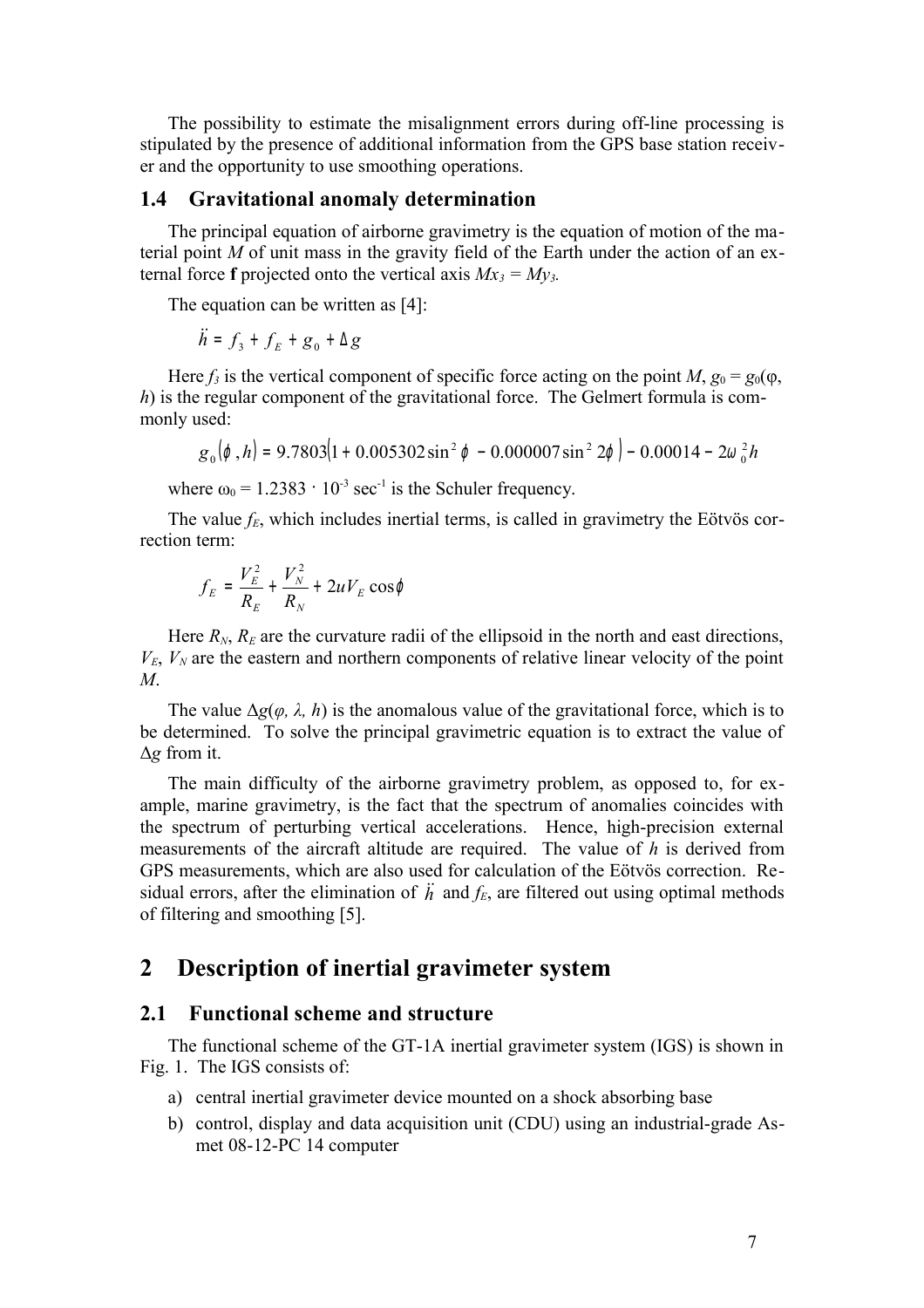- c) on-board Ashtech Z-12 GPS receiver
- d) power supply system
- e) one or more surface-based GPS receivers supporting differential mode operation

The IGS central device contains a gyro-stabilized platform which is non-perturbed by motion and stabilized in an azimuth-free coordinate frame. The following parts are mounted on the platform: a gravimetrical sensing unit (GSU); two horizontal accelerometers (HA), a dynamically tuned gyro (DTG) with vertical orientation of the kinematic moment; a fibre-optic gyro (FOG) with a vertical sensitive axis; and two gravimeter calibration devices (GCD).

The GSU has an axial structure with a proof mass on an elastic suspension, a photoelectric position sensor and magneto-electric sensors of the feedback force and the compensation force. A current, proportional to the vertical apparent acceleration, originates in the coil of the feedback force sensor and runs through a series reference resistor. The output signal  $(W<sub>z</sub>)$  is the voltage on the reference resistor which passes through an integrating analogue-to-digital converter (ADC) into an Octagon Systems' MicroPC central processing unit (CPU). The stabilized reference current runs though the coil of the compensation force sensor which compensates the fixed value of the gravitational force. The integrating ADC of the GSU consists of serially connected converters: voltage-to-frequency and frequency-to-code. The ADC has two channels: one narrow-band with a range of  $\pm 0.25g$  and one wide-band with a range of  $\pm 0.5g$  [1], which allows, through selective operation, achieving the accuracy of the narrow-band converter together with the large dynamic range of the wide-band converter.

The GSU in conjunction with the ADC has a bandwidth of approximately 100 Hz and a random noise error of 0.1 to 0.2 mGals  $(1 \sigma)$  with an averaging time of 60 secs. The scale factor instability of the GSU is  $10<sup>4</sup>$ . The GB-23 dynamically tuned gyro has a random noise error of  $0.01^{\circ}$  per hour (3  $\sigma$ ) for an averaging time of 10 minutes. The VG910FOA FOG has a random noise error of 0.5° per hour (1  $\sigma$ ) for an averaging time of 60 secs and a scale factor instability of approximately  $10^{-3}$ . The AK-10 quartz accelerometers have a random noise error of  $2.10^{-6}$ g (1  $\sigma$ ) over 60 secs, a long-period systematic error with correlation interval of the order of 20 hrs of  $5.10^{-5}g$  (3  $\sigma$ ), and a scale factor instability of  $6.10^{-4}$ .

The gravimeter calibration device is based on AK-10 accelerometers. The DGC performs highly accurate measurement of the gyro-platform tilt about its horizontal axes, which allows calibration of the GSU by inclination without removing it from the instrument. During calibration, the GSU scale factor, the scale factors of the accelerometers and the misalignment of the GSU sensitive axis from the platform vertical are determined.

The gyro-stabilized platform is mounted on a triaxial Cardano gimbal with external azimuthal axis located outside of the device case [3]. This gimbal scheme, compared with a biaxial arrangement, allows the virtual elimination of errors due to instability of the FOG scale factor and the non-orthogonality of the DTG kinematic moment to the platform plane. Compared with a traditional triaxial scheme, it eliminates the so-called "bearing" error, induced by varying orientation of the platform with respect to spurious sources of magnetic and thermal fields caused by the gimbal axes and the device case.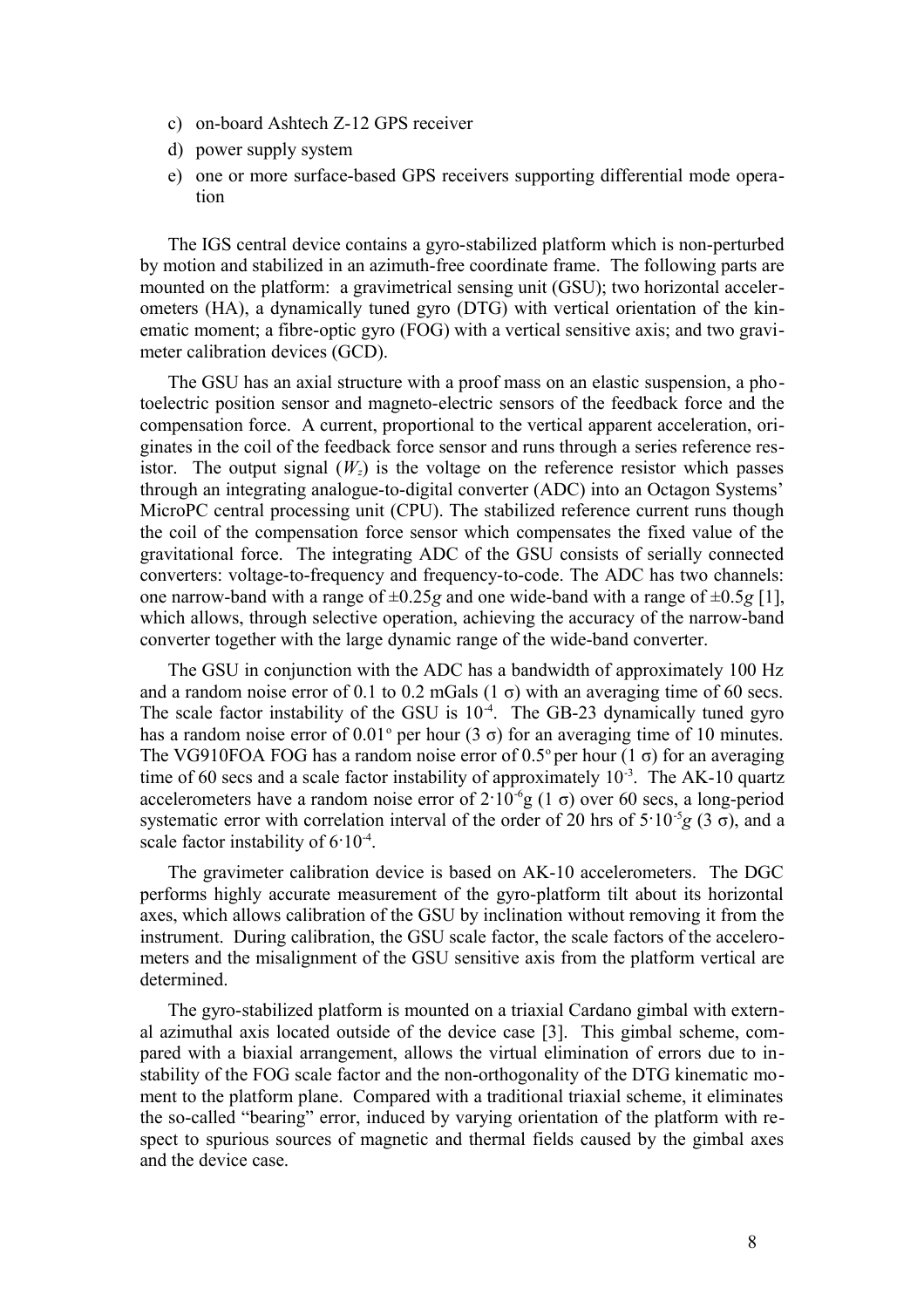The model PO-20 angle sensors and motors for the servo stabilization systems (SS) are mounted on the axes of the Cardano gimbal (in Fig. 1 the azimuthal SS motor is not shown). The angle sensors are used to measure the roll, pitch and course angles of the aircraft.

To ensure constant operating temperature of the sensitive units and the principal components of the gravimeter, three thermal control systems (TCS) are used:

- a) Double-circuit TCS of the GSU and the reference voltage source
- b) Single-circuit TCS of the DTG controller DAC
- c) Single-circuit TCS of the DTG, AC and DGC

Control of the functional elements of each TCS, consisting of heating coils and fans, is performed by the CPU according to signals received from the thermo-sensors via the ADC. Information exchange with the CDU and the on-board GPS receiver is through the serial COM-ports of the CPU.

All processes in the IGS, including start-up, GSU calibration and monitoring of the system state, are fully automated. The CDU displays all necessary information to the operator grouped by function: start-up, warm-up, operating mode, reference measurements, system monitoring, GSU calibration, and maintenance. The monitoring mode indicates monitoring results and the isolation of failures to the operator. The CDU allows the operator to enter control commands plus various constants, and also shows moving plots of many selectable system variables in real time. During gravimetric surveys, files of gravimetric and navigation data are stored on the CDU hard disk. Operation of the IGS during surveys does not require manual intervention.

The small power consumption of the IGS (150 W from 27 Vdc) allows the use of a rechargeable battery as a power source in the aircraft, which assures full independence from the aircraft electrical system.

#### **2.2 On-board software**

A flowchart of the main on-board IGS algorithms is shown in Fig. 2. Sensor sampling is performed at a rate of 300 Hz. The output of the GSU is corrected with respect to the joint influence of horizontal accelerations and platform tilts (Harrison correction) [7], non-orthogonality of the GSU sensitive axis to the platform plane, and influence of the square acceleration. The platform tilt correction is incorporated into the accelerometer measurements [8].

With the FOG data sampled at 300 Hz, a coordinate frame free in azimuth is constructed and accelerometer data is projected onto this coordinate system. Integration of the dynamic equations of inertial navigation is carried out at a rate of 18 Hz in this azimuth-free coordinate system.

External information on aircraft velocity and latitude, delivered by the on-board GPS receiver, is used for correction. The values of absolute angular rates  $\Omega_{xa}$ ,  $\Omega_{ya}$ , generated at a rate of 300 Hz, are projected onto the platform coordinate frame and control the sensors of DTG moments. The value of platform course angle thus obtained is passed to the input of the servo system for azimuthal stabilization. The servo system for horizontal stabilization operates at a frequency of 300 Hz, and azimuthal stabilization occurs at a frequency of 18 Hz. The algorithms for both horizontal ori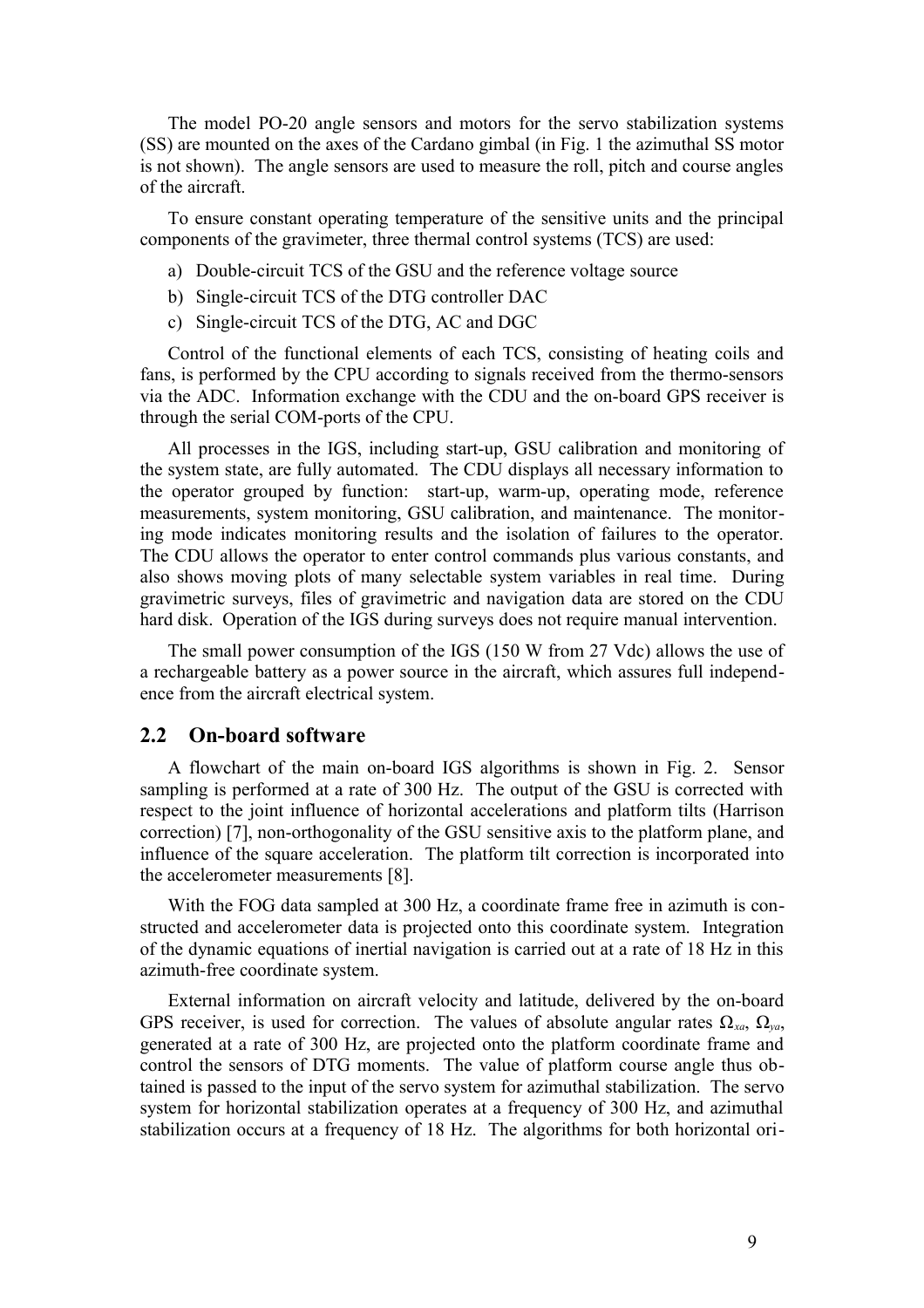entation control and for the stabilizing servo systems are built around stationary Kalman filters.

Calibration of the GSU and accelerometers is fully automated. The calibration process takes 3 hours and can be performed while the aircraft is parked on the ground and oriented in any direction.

The monitoring algorithms perform logical control of all sub-systems of the inertial gravimetric device. The results of monitoring are passed to the CDU for display to the operator.

### **3 Software for off-line processing**

In this section the software for off-line processing of gravimetric information is briefly described. The software takes into account peculiarities of operation and error models of the GT-1A.

The flowchart of information processing is shown in Fig. 3. The three main stages of processing are: determination of coordinates with GPS data; gyro-platform correction with the GPS data (determination of platform misalignment in particular); and solution of the principal gravimetric equation.

Software for processing GPS phase measurements uses algorithms developed by the Laboratory of Control and Navigation for applications in gravimetry. It differs from most commercial GPS data processing packages in its approach to the problem of cycle slips [6]. The software allows the incorporation of information from an arbitrary number of GPS base stations.

To solve the gyro-platform correction problem with GPS data, the gyro-horizon control signal is used. The problem is solved using sub-optimal Kalman smoothing. The algorithms allow the estimation of platform misalignment with high accuracy.

The design of the shock mount results in tilting of the gravimeter due to the action of horizontal accelerations. This lead to the requirement to model the compliance of the shock mount during the calculation of relative motion of the GPS antenna and GSU using Cardano angle measurements of the IGS. The compliance parameters were determined on a swinging Scorsby table (Fig. 10) using special identification software.

Solution of the principal gravimetric equation is performed using non-stationary adaptive Kalman filtering and smoothing. This approach allows more flexibility in reaction to possible data corruption, provides for non-stationary correlations of various kinds and minimizes the influence of boundary effects at the beginning and end of survey lines and during aircraft turns.

### **4 Results of laboratory tests**

The IGS was put through a vast amount of laboratory tests over the past two years: on a stationary bench; on a vibration table; on a rotating Scorsby table; and in motion over the ground. The results of stationary tests on the ground are given in Figs. 4 and 5. Here as well as in the rest of the laboratory tests, a filter with a bandwidth of 0.017 Hz was used.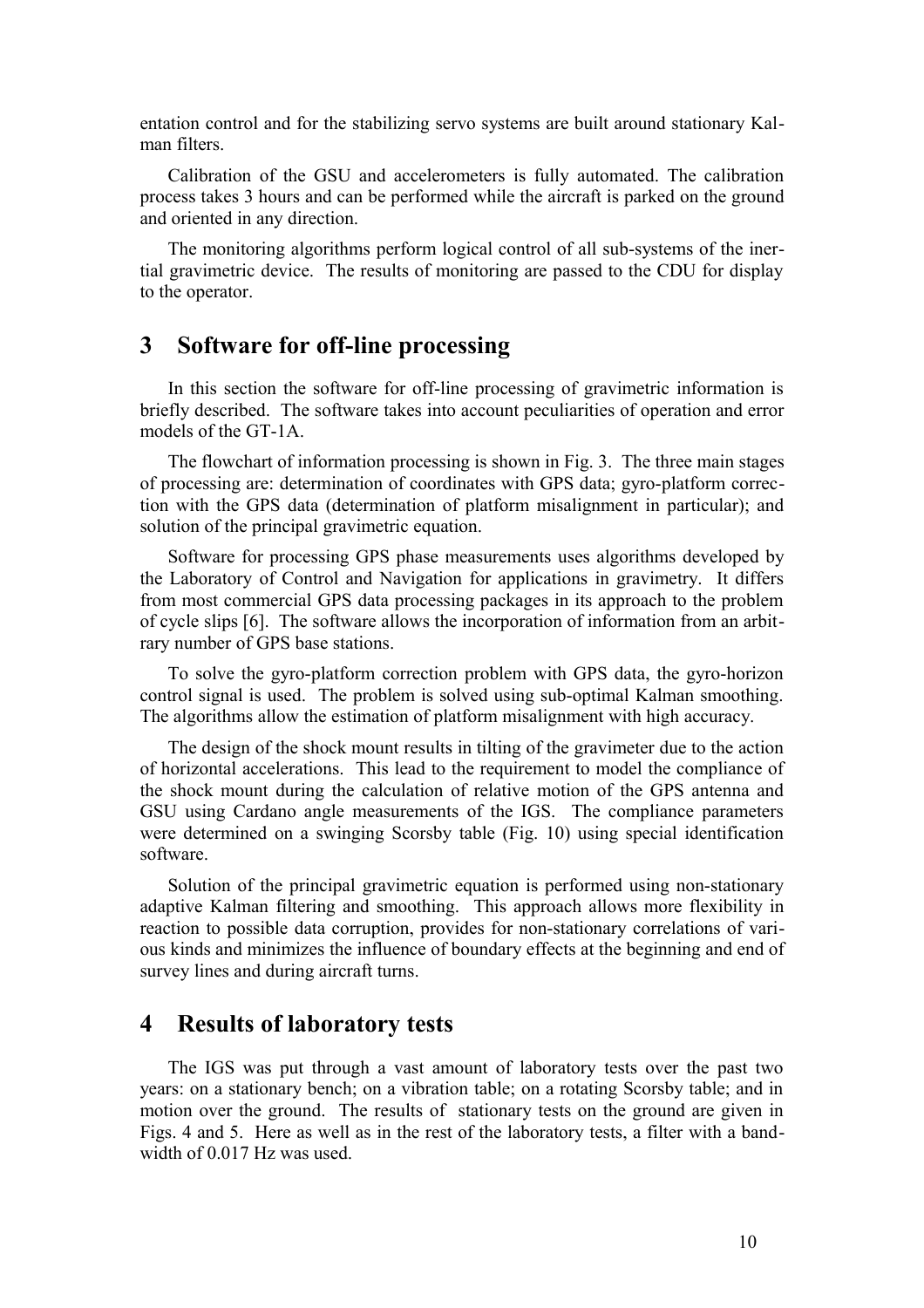The results of the vibration table tests with and without the shock mount are presented in Figs. 6 and 7 respectively. These results illustrate the high efficiency of the shock mount in damping frequencies above 10 Hz.

Fig. 8 shows the results of system tests with large horizontal accelerations.

The results from the Scorsby table are given in Fig. 9 and a photo of the gravimeter mounted on the table is shown in Fig. 10. The IGS was located 1.4 m from the centre of motion and the parameters of motion were:

- a) Yaw amplitude  $6^\circ$ , period 10 secs
- b) Roll amplitude  $6^\circ$ , period 6 secs
- c) Pitch amplitude  $6^\circ$ , period 8 secs

The operational integrity of the complete IGS system and the validity of data obtained were verified in motion over the ground, where the GPS base and rover receivers were used. For this test, the system was installed in a small cart which was pulled over a horizontal asphalted surface outdoors (Fig. 11).

### **5 Results of test flights**

#### **5.1 Flight conditions**

In order to test the gravimeter in the air, four flights were made near Vologda on an An-30 aircraft (Fig. 11b). The aircraft was based at the Cherepovets airfield for the duration of the test flights. Due to internal RAM memory limitations of the GPS base station receivers, the length of each record was limited to 2.5 hours per flight. The flight plan is shown in Fig. 13. A short flight was undertaken on 2001.09.04 to test the operational integrity of the entire system and also to test the means of communications with the GPS base stations. The three production flights are described below:

*Wednesday, 5th September, 2001*  Flight time: 14:15 to 16:45 GMT (17:15 to 19:45 Moscow time) Flight duration: 2 hours 30 minutes Mean speed on flight lines: 90 m/sec Flight altitude (over WGS84 ellipsoid): 1,000 m Weather: clear skies

*Thursday, 6th September, 2001*  Flight time: 02:15 to 05:15 GMT (05:50 to 08:15 Moscow time) Flight duration: 2 hours 30 minutes Mean speed on flight lines: 90 m/sec Mean flight altitude: 1,000 m Weather: clear skies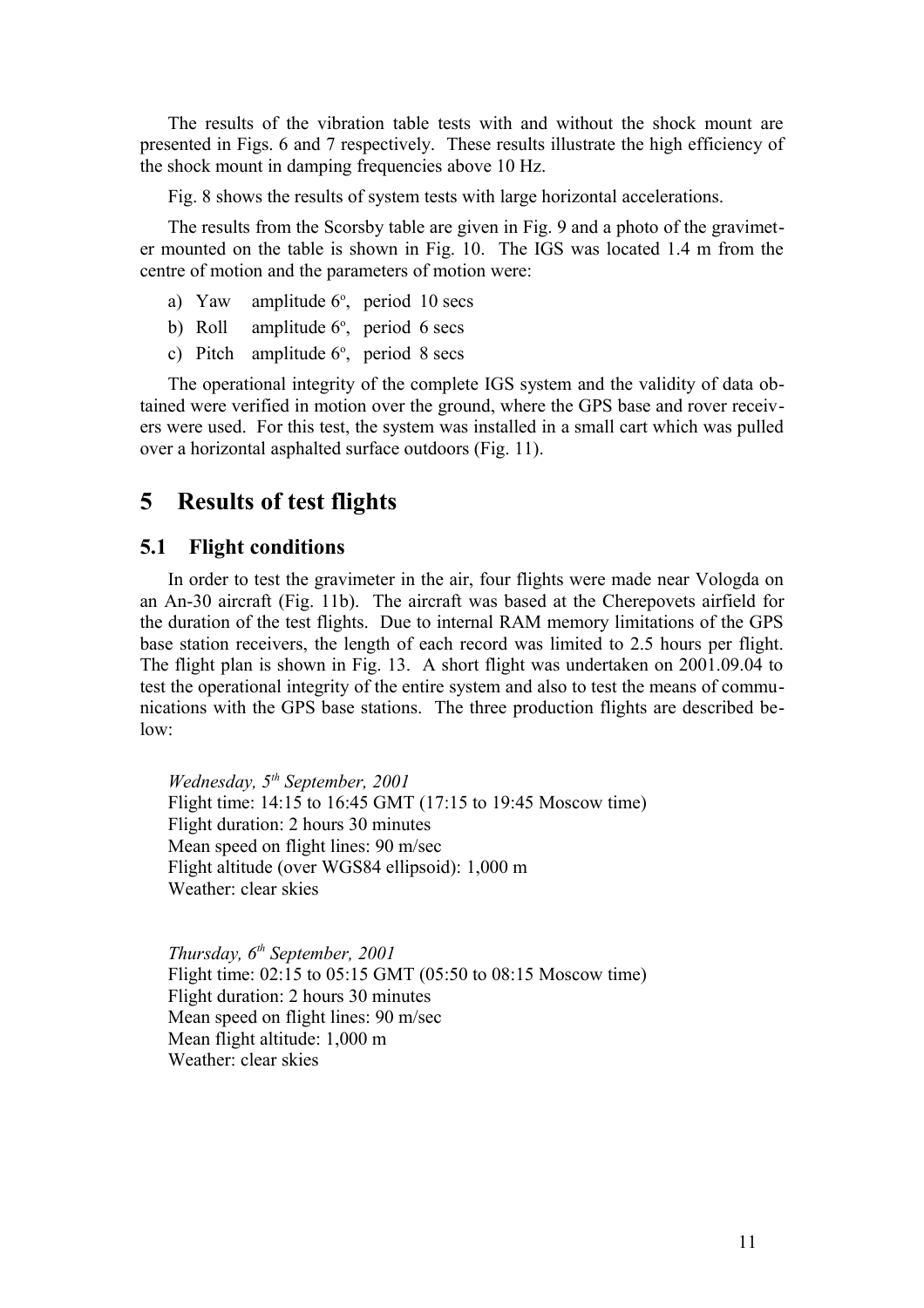*Saturday, 8th September, 2001*  Flight time: 07:50 to 10:10 GMT (09:50 to 13:10 Moscow time) Flight duration: 3 hours 20 minutes Mean speed on flight lines: 90 m/sec Mean flight altitude: 1,200 m Weather: cloudy

The spectral density of the vertical acceleration on all three production flights is shown in Fig. 14. The vertical acceleration during flights of 2001.09.05 and 2001.09.06 was up to 150 Gals. The vertical acceleration on 2001.09.08 was up to 300 Gals, which required the data from the wide-band channel of the gravimeter. The altitude was maintained to within  $\pm 10$  m by the aircraft's autopilot linked to a barometric altimeter.

During turns, the value of the roll angle was kept to within  $\pm 5^{\circ}$  due to the  $\pm 12^{\circ}$ limits for roll angles on the prototype instrument being tested. The commercial GT-1A gravimeters have both roll and pitch limits of  $\pm 45^\circ$ .

The location of the GPS antenna relative to the gravimeter GSU in terms of the aircraft axes was:  $X = -0.80$  m,  $Y = 1.57$  m, and  $Z = 0.17$  m. A photo of the IGS mounted inside the aircraft is shown in Fig. 12.

#### **5.2 Navigation conditions**

Ashtech Z-12 GPS receivers were used as the rover and as base station number 2. A Z-Xtreme GPS receiver from Ashtech (Magellan) was used as base station number 1. The measured data was recorded in the built-in RAM memory of the receivers and was transferred after each flight to a PC. The recording rate of all GPS data was 2 Hz.

Figs. 16, 17 and 18 present graphs of navigation data for each of the three production flights. They show: the number of visible satellites (SVs); the geometric factor (PDOP); the error of the differential mode phase solution for base station number 1 in Kirilov (RMS); the length of the baselines for both of the base stations; and estimates of the platform levelling errors (misalignment).

This information presents a view of the satellite navigation conditions during the flights and the accuracy of the vertical orientation of the GSU. The adequate numbers of visible satellites (typically 8 or 9) combined with the acceptable range of the geometric factor (PDOP < 2.5) provided good navigation solutions from differential processing despite baseline lengths exceeding 100 kms at times. The RMS deviations of the phase measurement based positioning were typical for navigation solutions under similar satellite visibility conditions.

Typical values of platform misalignment obtained were approximately  $\pm 1$ . The accuracy of misalignment estimates carried out off-line was 1 to 2 arc-seconds, acceptable for integrated processing of the gravimetric data.

#### **5.3 Anomaly estimation**

To estimate the gravity anomaly, a filter with a cut-off frequency of 0.01 Hz was used. The resolution of such a filter in space, defined as half wavelength at half amplitude (FWHM), equals approximately 4.5 kms at an aircraft speed of 90 m/sec. This corresponds to a map of anomalies at a scale of 1:450 000. The gravity anomaly was calculated as the free air anomaly at the survey altitude.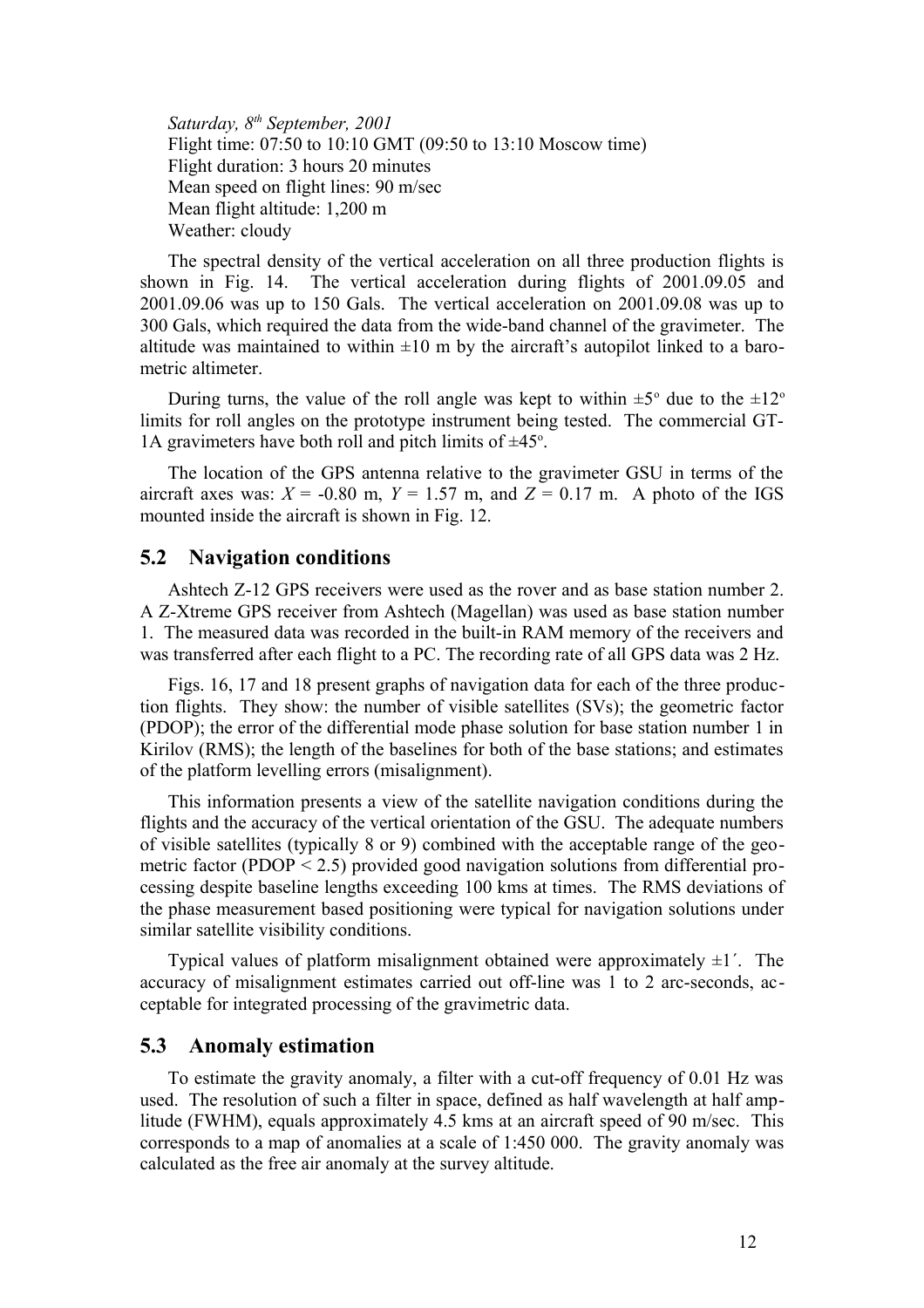The anomaly was evaluated along two repeated lines: Line 1 (direction E-W) and Line 2 (direction NW – SE). The results of flights on  $2001.09.05$ ,  $2001.09.06$ , and 2001.09.08 are shown in Figs. 19 and 20. There were 9 passes along Line1 and 9 passes along Line 2, described in the following table:

| Lin            | Name        | <b>Direction</b> | <b>Comments</b>     |
|----------------|-------------|------------------|---------------------|
|                |             |                  |                     |
| 1              | F010905-010 | East             |                     |
| 1              | F010905-040 | West             |                     |
| 1              | F010905-040 | East             |                     |
| 1              | F010906-010 | East             |                     |
| 1              | F010906-040 | West             | rejected due to GPS |
| 1              | F010906-050 | East             |                     |
| 1              | F010908-010 | East             | rejected due to GPS |
| 1              | F010908-040 | West             |                     |
| 1              | F010908-050 | East             |                     |
|                |             |                  |                     |
| 2              | F010905-020 | South-east       |                     |
| $\overline{2}$ | F010905-030 | North-west       |                     |
| 2              | F010905-060 | South-east       |                     |
| $\overline{2}$ | F010906-020 | South-east       |                     |
| 2              | F010906-030 | North-west       |                     |
| $\overline{2}$ | F010906-060 | South-east       |                     |
| 2              | F010908-020 | South-east       |                     |
| $\overline{2}$ | F010908-030 | North-west       |                     |
| 2              | F010908-060 | South-east       |                     |

Passes F010906-040 and F010908-010 were rejected because of the low quality of the GPS data. On pass F010906-060 the angular rate sensor (ARS) offset exceeded acceptable limits. As a consequence, the error of platform misalignment increased to 8´. The excess ARS error was readily detected by the IGS control system. Once the platform levelling errors were eliminated, off-line processing gave satisfactory results for this pass.

The degree of thermal stabilization is shown in Figs. 15(a) to 15 (c). The gravimeter offset caused by the thermal changes was not greater than 0.5 mGals for any line.

The accuracy of the gravity anomaly estimation was determined in the following way. First, the systematic error, which did not exceed 1 mGal, was removed for each pass individually. It should be noted that it is possible to reduce the systematic error by increasing the time of reference measurements before and after each flight up to 1.5 hours. Then the average anomaly for all passes was evaluated along the line and the error of anomaly estimation was evaluated for each pass as the RMS deviation of the anomaly from the average value. The average error is approximately 0.53 mGal (1 σ). The RMS errors for each pass are given in the following table.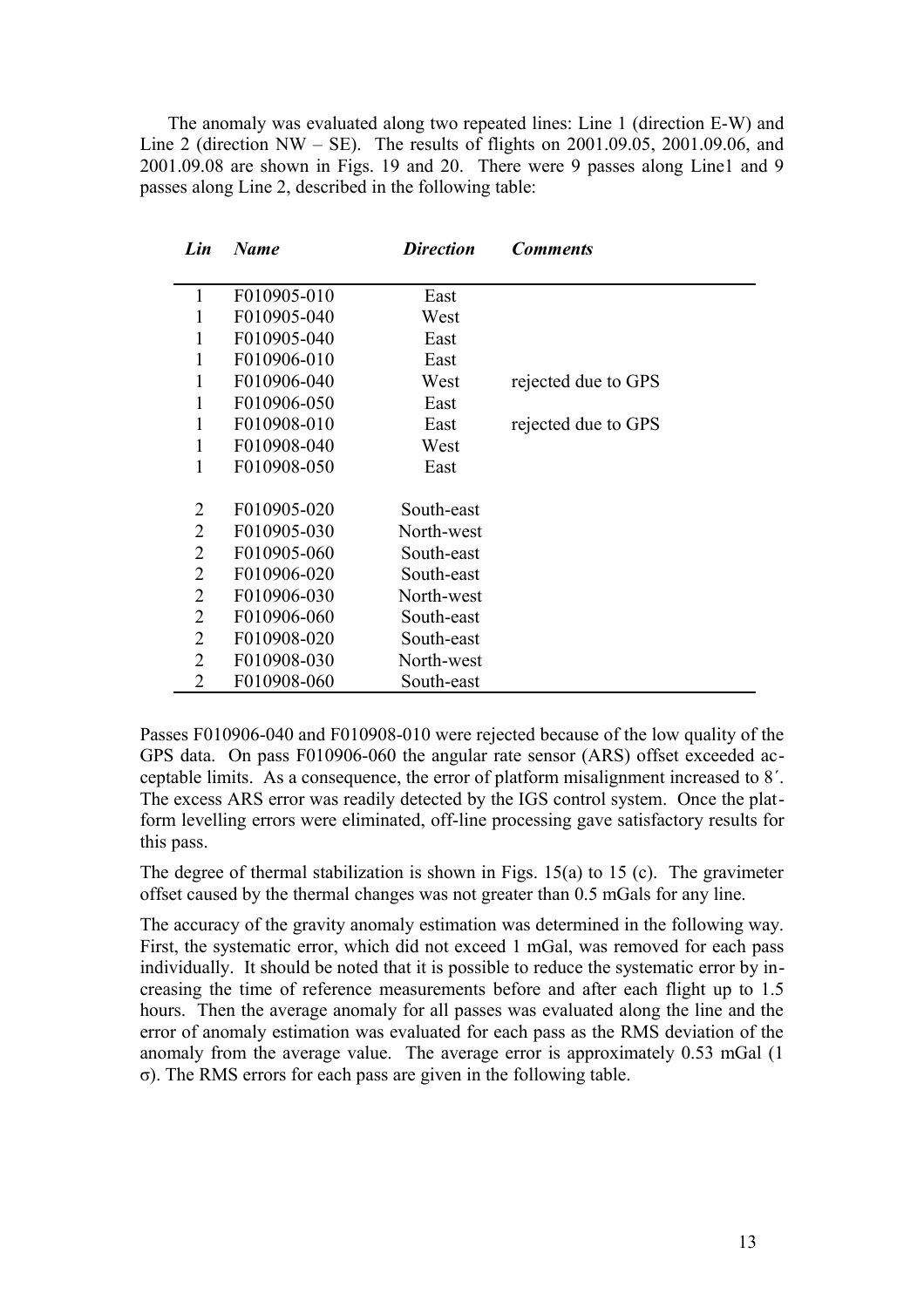| Line 1         | <b>RMS</b> error | Line 2      | <b>RMS</b> error |
|----------------|------------------|-------------|------------------|
| F010905-010    | 0.70             | F010905-020 | 0.36             |
| F010905-040    | 0.37             | F010905-030 | 0.53             |
| F010905-050    | 0.66             | F010905-060 | 0.35             |
| F010906-010    | 0.80             | F010906-020 | 0.50             |
| F010906-050    | 0.61             | F010906-030 | 0.56             |
| F010908-040    | 0.75             | F010906-060 | 0.83             |
| F010908-050    | 0.37             | F010908-020 | 0.31             |
|                |                  | F010908-030 | 0.40             |
|                |                  | F010908-060 | 0.32             |
| Mean RMS error | 0.61 mGals       |             | 0.46 mGals       |

Figs. 19 and 20 show the gravity anomalies along Lines 1 and 2 for all accepted passes. The mean value of the anomaly is indicated by a heavy dotted line on each graph.

In the authors' opinion, the main contribution to the error of gravity anomaly estimation in these tests was the GPS measurement error. This conclusion was made on the bases of indirect evidence: by comparing the GPS solutions for different base stations, combinations of carriers L1 and L2, and baseline lengths.

## **Conclusions**

Versatile laboratory and flight tests of the GT-1A airborne inertial gravimetry system have demonstrated its efficiency, ease of installation and use, high performance, low noise levels and high spatial resolution.

In the presence of vertical accelerations as high as 150 to 300 Gals, the error of gravity force estimation (1  $\sigma$ ) was 0.53 mGals with a bandwidth of 0.01 Hz and 1.0 mGals with a bandwidth of 0.0125 Hz.

We expect that the accuracy of anomaly estimation can be enhanced one and a half to two times by using more precise GPS receivers and by decreasing baseline length by increasing the number of GPS base stations deployed.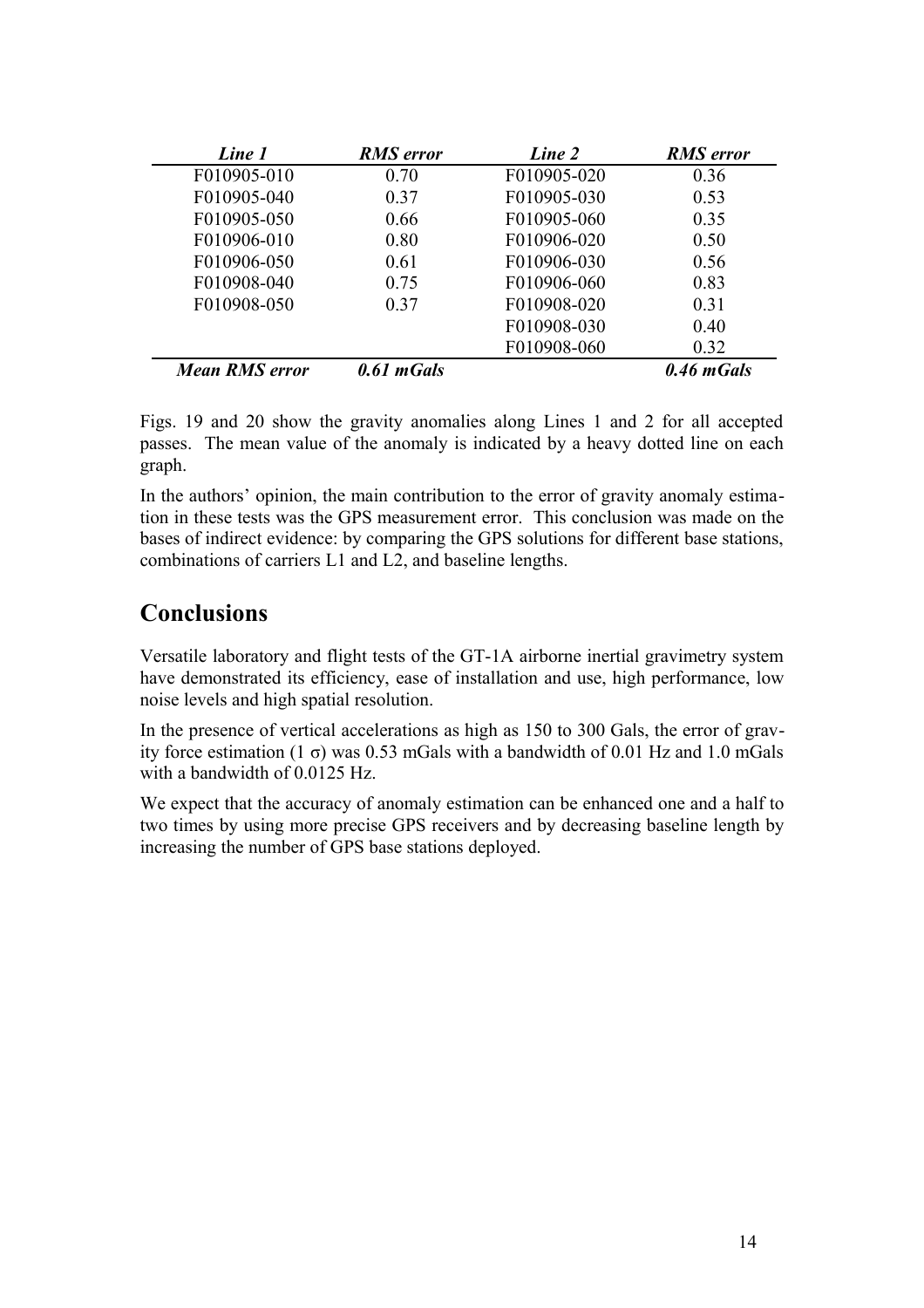# **Specifications of the GT-1A Gravimeter**

| Range of gravitational acceleration measurement<br>m/sec <sup>2</sup>                                 | 9.76 to 9.84                           |
|-------------------------------------------------------------------------------------------------------|----------------------------------------|
| Dynamic range of disturbing accelerations<br>a) fine range<br>b) coarse range                         | $\pm 0.25$ g<br>$\pm$ 0.5 g            |
| Error in gravity anomaly estimation $(1 \sigma)$ without<br>altitude estimation errors:               |                                        |
| a) For autonomous operation of up to 2<br>months for marine version                                   | $0.3$ to $0.5$ mGals                   |
| b) For autonomous operation of up to 12<br>hours for ground and airborne versions                     | $0.2$ to $0.3$ mGals                   |
| Error in gravity anomaly estimation $(1 \sigma)$ including<br>GPS-derived altitude estimation errors: |                                        |
| a) With 0.01 Hz cut-off                                                                               | $0.5$ mGals                            |
| b) With $0.0125$ Hz cut-off                                                                           | $1.0$ mGal                             |
| Spatial resolution at vehicle velocity V m/sec                                                        |                                        |
| a) With 0.01 Hz cut-off<br>b) With $0.0125$ Hz cut-off                                                | $0.05 \cdot V$ km<br>$0.04 \cdot V$ km |
|                                                                                                       |                                        |
| Drift per 24 hours                                                                                    | $0.2 \pm 0.02$ mGals                   |
| Accuracy of scale factor determination                                                                | $5 \cdot 10^{-4}$                      |
| Attitude limits for both roll and pitch                                                               | $\pm 45^{\circ}$                       |
| Attitude measurement error $(1 \sigma)$                                                               |                                        |
| a) heading                                                                                            | 10'<br>3'                              |
| b) roll $&$ pitch                                                                                     |                                        |
| Operating temperature                                                                                 | $-10$ °C to +50 °C                     |
| Vibration tolerance between 5 and 35 Hz                                                               | $0.2$ g                                |
| Power consumption                                                                                     | 150 W @ 27 Vdc                         |
| Weight including rotation table and shock mount                                                       | 75 kg                                  |
| Dimensions excluding rotation table and shock mount<br>mm                                             | 400 x 400 x 595                        |
| Service life                                                                                          | 30,000 hours                           |